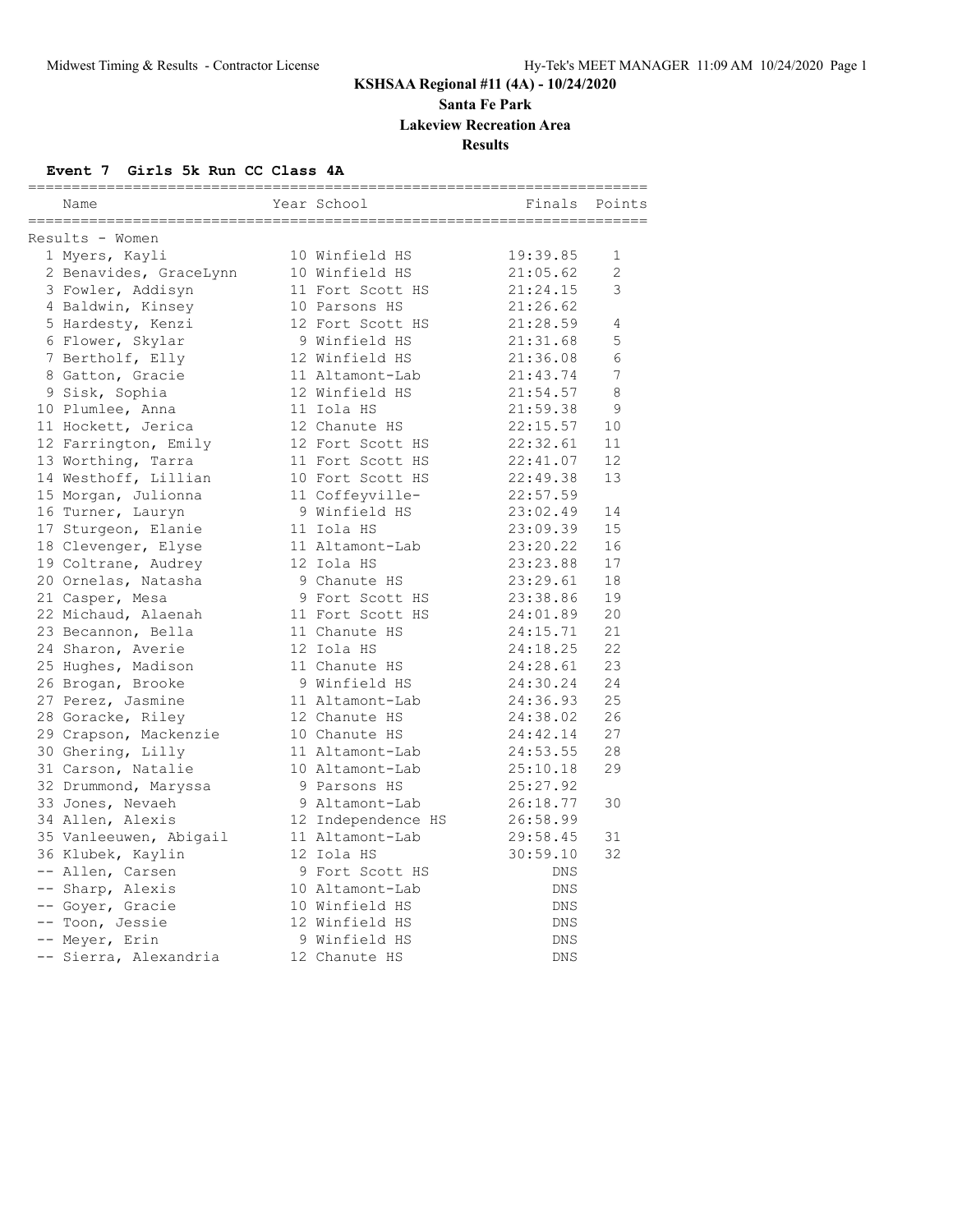**Santa Fe Park**

**Lakeview Recreation Area**

#### **Results**

**....Event 7 Girls 5k Run CC Class 4A**

| Team Scores |                             |            |       |                |                |    |                |    |      |      |      |      |
|-------------|-----------------------------|------------|-------|----------------|----------------|----|----------------|----|------|------|------|------|
|             | Rank Team                   |            | Total | $\overline{1}$ | 2              | 3  | $\overline{4}$ | 5  | $*6$ | $*7$ | $*8$ | $*9$ |
|             | Results - Women             |            |       |                |                |    |                |    |      |      |      |      |
|             | 1 Winfield HS               |            | 22    | $\mathbf{1}$   | 2              | 5  | 6              | 8  | 14   | 24   |      |      |
|             | Total Time:                 | 1:45:47.80 |       |                |                |    |                |    |      |      |      |      |
|             | Average:                    | 21:09.56   |       |                |                |    |                |    |      |      |      |      |
|             | 2 Fort Scott HS             |            | 43    | 3              | $\overline{4}$ | 11 | 12             | 13 | 19   | 20   |      |      |
|             | Total Time:                 | 1:50:55.80 |       |                |                |    |                |    |      |      |      |      |
|             | Average:                    | 22:11.16   |       |                |                |    |                |    |      |      |      |      |
|             | 3 Iola HS                   |            | 95    | 9              | 15             | 17 | 22             | 32 |      |      |      |      |
|             | Total Time: 2:03:50.00      |            |       |                |                |    |                |    |      |      |      |      |
|             | Average:                    | 24:46.00   |       |                |                |    |                |    |      |      |      |      |
|             | 4 Chanute HS                |            | 98    | 10             | 18             | 21 | 23             | 26 | 2.7  |      |      |      |
|             | Total Time:                 | 1:59:07.52 |       |                |                |    |                |    |      |      |      |      |
|             | Average:                    | 23:49.51   |       |                |                |    |                |    |      |      |      |      |
|             | 5 Altamont-Labette County H |            | 105   | $7^{\circ}$    | 16             | 25 | 28             | 29 | 30   | 31   |      |      |
|             | Total Time:                 | 1:59:44.63 |       |                |                |    |                |    |      |      |      |      |
|             | Average:                    | 23:56.93   |       |                |                |    |                |    |      |      |      |      |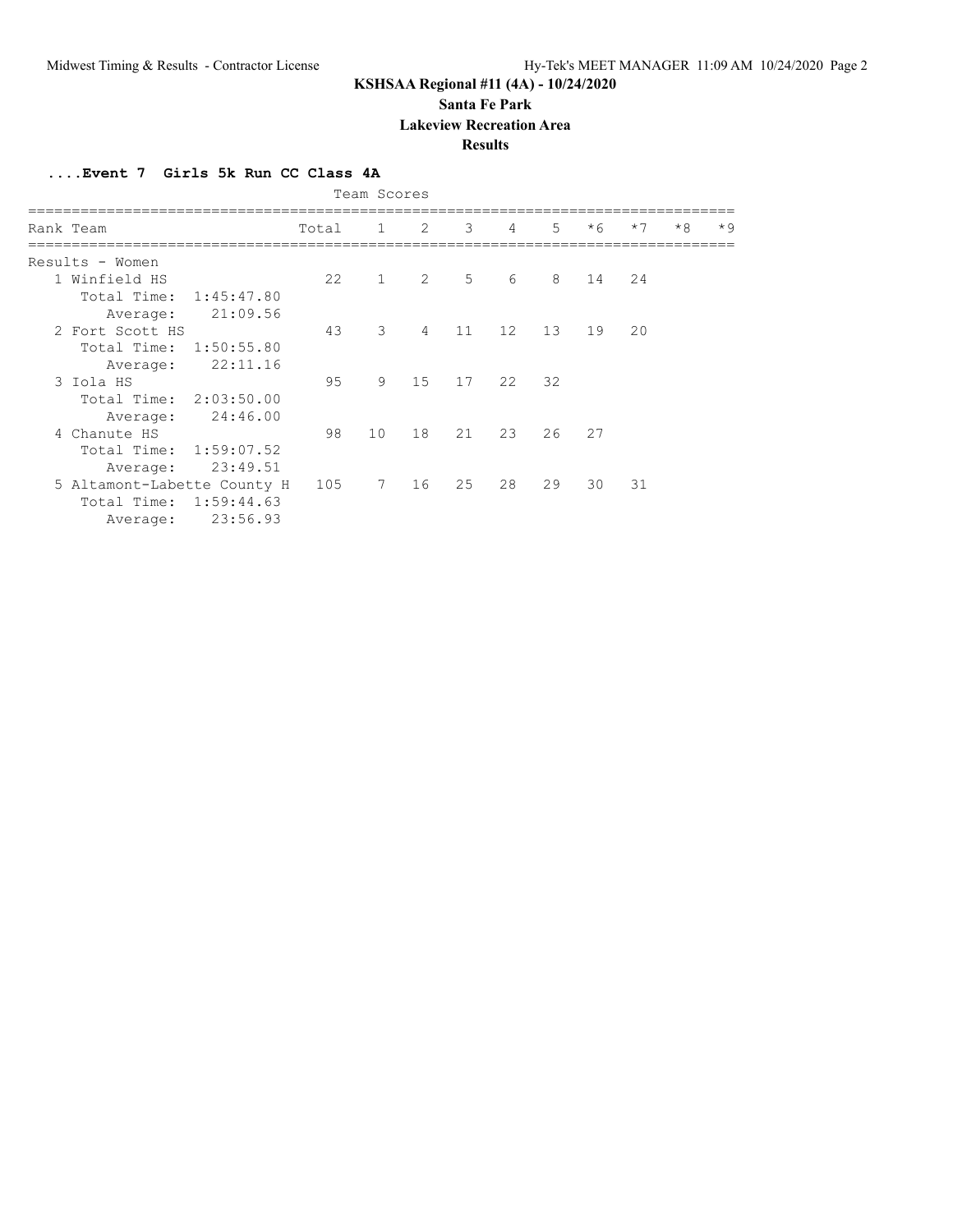**Santa Fe Park**

**Lakeview Recreation Area**

**Results**

# **Event 8 Boys 5k Run CC Class 4A**

| Name                                   | Year School                            | _____________________________<br>Finals | Points         |
|----------------------------------------|----------------------------------------|-----------------------------------------|----------------|
| Results - Men                          |                                        |                                         |                |
| 1 Priest, Corban                       | 10 Winfield HS                         | 16:29.15                                | 1              |
| 2 Leos-Tarin, Camilo                   | 12 Winfield HS                         | 16:32.28                                | $\overline{2}$ |
| 3 Adams, Jack                          | 12 Iola HS                             | 16:40.06                                | 3              |
| 4 LaBrue, Craig                        | 12 Winfield HS                         | 16:40.65                                | $\overline{4}$ |
| 5 Cosens, Dryden                       | 11 Fort Scott HS                       | 17:22.71                                | 5              |
| 6 Owens, Torrance (Andru)              | 10 Winfield HS                         | 17:26.25                                | 6              |
| 7 Alex, Meister                        | 11 Altamont-Lab                        | 17:29.15                                | $\sqrt{ }$     |
| 8 Fess, Gibson                         | 11 Fort Scott HS                       | 17:29.38                                | 8              |
| 9 Taylor, Jesse                        | 10 Iola HS                             | 17:29.88                                | 9              |
| 10 Thompson, Mark                      | 10 Winfield HS                         | 17:52.44                                | 10             |
| 11 Jay, Riley                          | 12 Iola HS                             | 17:59.23                                | 11             |
| 12 Trabuc, Kaster                      | 10 Iola HS                             | 18:13.26                                | 12             |
| 13 Parkey, Camden                      | 11 Wellington HS                       | 18:18.89                                | 13             |
| 14 Adams, Eli                          | 10 Iola HS                             | 18:27.10                                | 14             |
| 15 Peck, Trenton                       | 11 Fort Scott HS                       | 18:32.41                                | 15             |
| 16 Feagins, Grant                      | 11 Fort Scott HS                       | 18:33.94                                | 16             |
| 17 Brown, Jaden                        | 9 Winfield HS                          | 18:34.00                                | 17             |
| 18 Worthing, Trevin                    | 9 Fort Scott HS                        | 18:53.89                                | 18             |
| 19 Allen, Caleb                        | 12 Fort Scott HS                       | 18:57.64                                | 19             |
| 20 Louk, Nathan                        | 12 Iola HS                             | 18:58.66                                | 20             |
| 21 Lazo-Barahona, Josept               | 9 Coffeyville-                         | 19:17.08                                | 21             |
| 22 Godinez, Brock                      | 10 Chanute HS                          | 19:18.89                                | 22             |
| 23 Barrett, Nathan                     | 11 Coffeyville-                        | 19:22.20                                | 23             |
| 24 DeLaTorre, Drake                    | 11 Iola HS                             | 19:25.57                                | 24             |
| 25 Jesseph, Gage                       | 10 Chanute HS                          | 19:31.33                                | 25             |
| 26 Leeds, Drake                        | 9 Coffeyville-                         | 19:37.73                                | 26             |
| 27 Lough, Hunter                       | 10 Wellington HS                       | 19:41.81                                | 27             |
| 28 Hanna, Lucas                        | 10 Coffeyville-                        | 19:41.83                                | 28             |
| 29 Caulkins, Andre                     | 12 Coffeyville-                        | 19:42.64                                | 29             |
| 30 Gorman, (Thomas) Connor             | 12 Fort Scott HS                       | 19:48.20                                | 30             |
| 31 Bowlby, Joseph                      | 12 Winfield HS                         | 19:48.84                                | 31             |
| 32 Phillips, Zavier                    | 9 Altamont-Lab                         | 19:54.52                                | 32             |
| 33 Carnahan, Chase                     | 11 Altamont-Lab                        | 19:54.77                                | 33             |
| 34 Cashman, Blake                      | 12 Altamont-Lab                        | 19:55.52                                | 34             |
| 35 Wilson, Trenton                     | 12 Chanute HS                          | 20:02.08                                | 35             |
| 36 Dunham, Myles                       | 12 Independence HS                     | 20:08.03                                |                |
| 37 Sanders, Caleb                      | 10 Wellington HS                       | 20:10.52                                | 36             |
| 38 Ybarra, Chilson                     | 12 Wellington HS                       | 20:16.05<br>20:36.00                    | 37             |
| 39 Bacon, Ryan                         | 10 Wellington HS<br>12 Altamont-Lab    |                                         | 38             |
| 40 Templeton, Tanner<br>41 Roth, Kenny | 12 Independence HS                     | 20:43.37                                | 39             |
|                                        | 11 Parsons HS                          | 20:44.14<br>20:50.84                    |                |
| 42 Clark, Tobin                        |                                        |                                         | 40             |
| 43 Kristek, Zach<br>44 Blex, James     | 12 Wellington HS<br>11 Independence HS | 20:56.83<br>21:07.18                    |                |
| 45 Redford, John                       | 11 Altamont-Lab                        | 21:25.83                                | 41             |
| 46 Banks, Trenton                      | 9 Chanute HS                           | 21:40.78                                | 42             |
| 47 Jameson, Joseph                     | 11 Altamont-Lab                        | 21:56.72                                | 43             |
| 48 Bachman, Braiden                    | 11 Coffeyville-                        | 21:58.94                                | 44             |
| 49 Isle, Caden                         | 10 Coffeyville-                        | 22:24.04                                | 45             |
| 50 Guan, William                       | 12 Chanute HS                          | 23:11.78                                | 46             |
| 51 Paxtor, Cristian                    | 12 Chanute HS                          | 23:17.75                                | 47             |
|                                        |                                        |                                         |                |